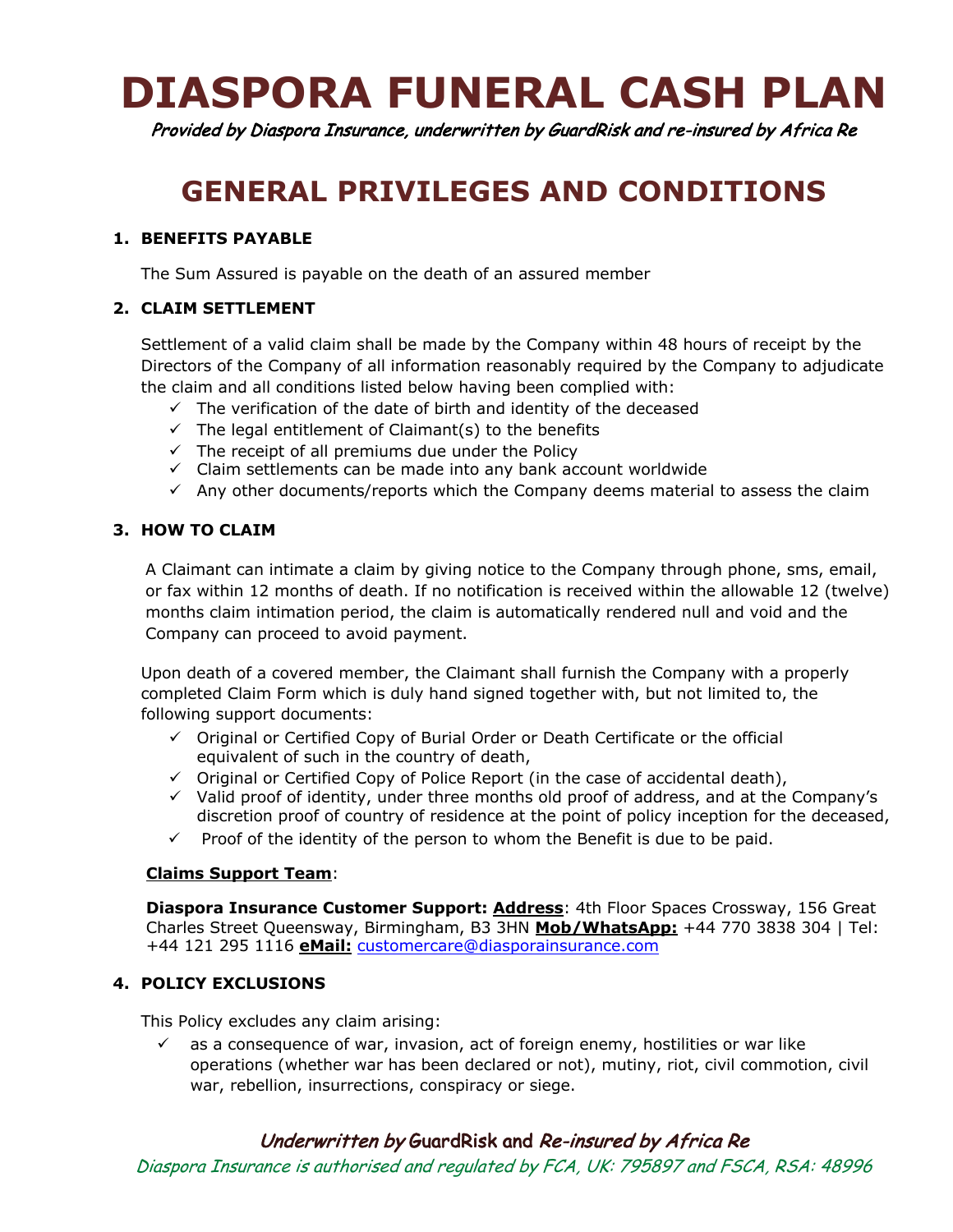- $\checkmark$  as a result of suicide (whether sane or insane) during the first 24 (twenty-four) calendar months from the date of Commencement or Reinstatement of this Policy.
- $\checkmark$  Voluntary non-occupational risk activities like mountaineering, racing, motor powered boats or involvement in illegal drugs use or a criminal activity.
- $\checkmark$  A maximum of 6 children can be insured subject to a maximum entry Age Next Birthday 22
- $\checkmark$  A Child means natural, legal adopted or stepchild as proven by relevant documentation
- $\checkmark$  The maximum entry Age Next Birthday across the board is capped at 75

#### **5. PREMIUMS**

Premiums are paid monthly, quarterly, half yearly or yearly in advance. In the event of death all premiums paid in advance in respect of the deceased life assured are refunded.

This Policy Contract is effective subject to and in consideration of the payment to the Company of the first premium or instalment of premium on the Commencement date specified in the accompanying letter or any other subsequent endorsements, and on condition that subsequent premiums or instalments of premium are paid regularly as provided. **No benefits including accidental death will accrue until receipt of the first premium.**

#### **6. PREMIUM PAYING TERM**

Premium for each life is payable until the age of 85. After the event, if it's not death, the cover continues for life subject to the terms and conditions of this Policy. Premium payment period assumes no premium arrears.

#### **7. DEATH OF PRINCIPAL MEMBER**

On the death of the principal member or premium payer the survived spouse or any other Policyholder can assume the premium payments subject to approval by the insurer.

#### **8. PERIOD OF GRACE**

One calendar month grace period shall be allowed for the payment of annual premiums. Where premiums are paid on a frequency other than annually, a thirty (30) day grace period shall be allowed. Failure to pay due premiums within the grace period entitles the Company to cancel the Policy without further notice.

#### **9. LAPSE**

In the event of non-payment of premiums within the grace period at any time during the currency of this Policy, the Policy shall lapse. All premiums paid shall be forfeited to the Company and any benefits under this Policy shall be lost.

The Company is under no legal obligation to give notice of an overdue premiums or the lapse of this Policy.

#### **10.REINSTATEMENT & PAYMENT BREAKS**

Should this Policy lapse, it may be reinstated on written request, on such terms as may be fixed from time to time by the Company. Such reinstatements shall only be allowable within 12 (twelve) calendar months' accumulated arrears.

Any missed payments up to three cumulative months is considered to be a payment break which does not affect the effectiveness of the policy except that in the event of a claim the missed premiums will be recovered in full from the benefit settlement amount.

# Underwritten by GuardRisk and Re-insured by Africa Re

Diaspora Insurance is authorised and regulated by FCA, UK: 795897 and FSCA, RSA: 48996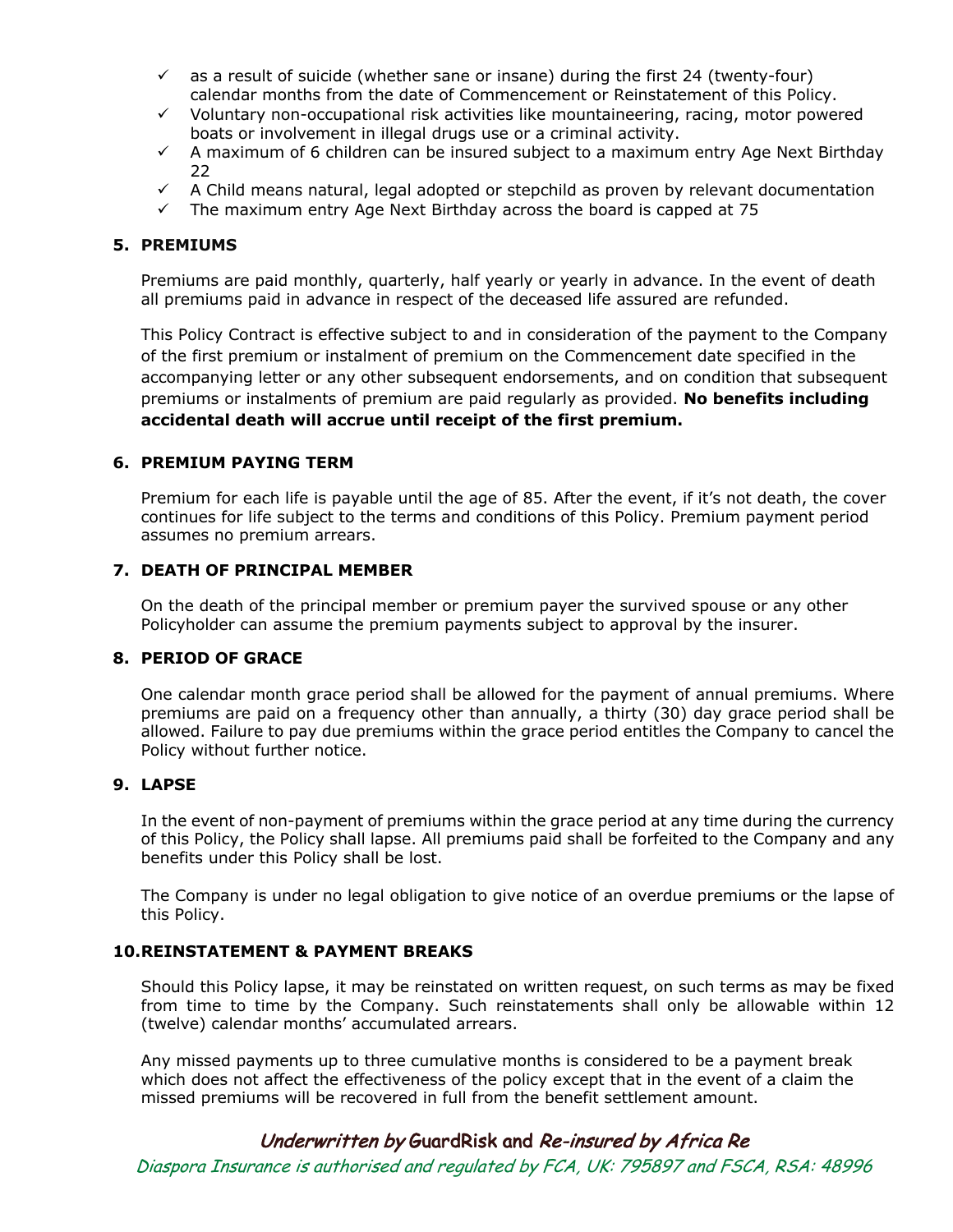Arrears of over three months, that is, 2 months 29 days automatically lapses the policy which means in the event of a claim no benefit will be paid. A lapsed policy can only be re-instated within 12 moths, that is, no more than 11 months 29 days of cumulative monthly arrears, but the waiting period starts afresh. Beyond 12 months' arrears the policy is automatically cancelled and cannot be re-instated. The only option to be on risk would be to start a new policy.

Any premiums paid whilst the policy is still in lapse or cancelled status is refundable unless the policy re-instatement is confirmed by the Company in writing. For avoidance of doubt, this means that a lapsed or cancelled policy cannot be re-activated or re-instated by simply paying arrears in part or in full.

A cancelled policy, ether by election of the client or due non-payment of premiums or at the Company's discretion, has no benefits and cannot be re-instated. In order to enjoy cover, a new policy has to be applied for and will be subject to prevailing terms and conditions.

#### **11.SURRENDER, LOAN OR CESSION**

No benefit under this Policy shall be capable of surrender, assignment, alienation or of being pledged as security. Any attempt to cede, assign, alienate or pledge this Policy as security shall be null and void notwithstanding any representation or warranty to the contrary. This policy does not have surrender value and there is no loan benefit allowable under this Policy.

#### **12.VOLUNTARY CANCELLATION OF POLICY**

Voluntary cancellation of this Policy is a breach of contract. All premiums paid and accrued benefits shall be forfeited to the Company. A voluntarily cancelled Policy cannot be reinstated.

#### **13.CRIMINAL ACTIVITIES**

The Company shall have no liability whatsoever under this Policy where any claim arises from or is a result of any intentional contravention of criminal law, whether legislative or at common law (including fraud), by the Principal Life or a covered co-life, or by anyone acting on the Principal Life's or a covered person's behalf or with the Principal Life's or a covered person's connivance and/or consent, or by any person claiming any benefit under this Policy.

In the event of such a claim all benefits afforded in terms of this Policy and all premiums paid in respect of this Policy shall be forfeited, and this Policy may be voided or cancelled as from the date of the criminal offence, at the Company's discretion.

Where there is reasonable ground to suspect criminality, on the Company's discretion, the claim settlement may be delayed pending the outcome of investigations by the relevant authorities.

#### **14.MISREPRESENTATION, MISDESCRIPTION OR NON-DISCLOSURE**

Misrepresentation, misdescription or non-disclosure of any material fact or circumstances in connection with this Policy, a claim or the application for this Policy may result in the Policy